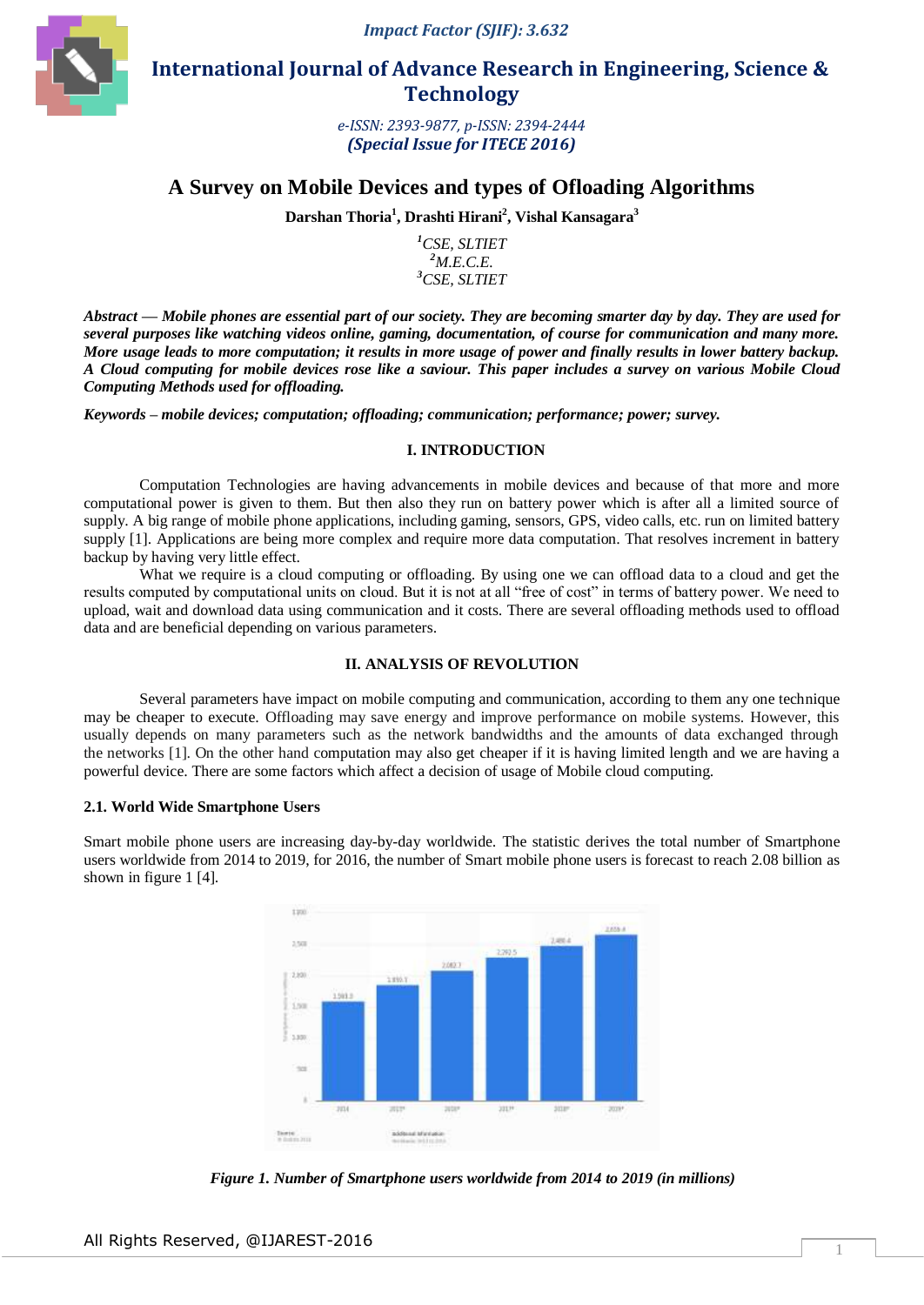# *International Journal of Advance Research in Engineering, Science & Technology (IJAREST) (Special Issue for ITECE 2016), e-ISSN:* 2393-9877*, print-ISSN:* 2394-2444

There is almost 70% of raise shown in forecasting. It means many more number of communication devices will be in requirement by 2019 to fulfill our requirement of communication for offloading efficiently.

#### **2.2. Global Mobile Data Traffic**

As the number of Smart mobile phone users will be increased, the Mobile Data used by them will also be increased. Overall mobile data traffic is expected to grow to 30.6 Exabytes per month by year 2020, an eightfold increase over year 2015. Mobile data traffic will grow at a CAGR of 53 percent from year 2015 to year 2020 as shown in figure 2 [3].



*Figure 2. Cisco Forecasts 30.6 Exabytes per Month of Mobile Data Traffic by 2020*

That is almost ten-times of growth as compare to year 2015. To fulfill our requirement of offloading, speed of communication must be increased otherwise it will be costlier.

### **2.3. Average maximum Battery Power**

As the usage and applications of Smartphone users will be increased, more battery power will also be required. An average predicted Maximum power capacity of a mobile device by year 2020 is shown in figure 3.



*Figure 3. Forecasting of average Max. Battery Power of Mobile device by 2020*

As the battery power increases, more complex and lengthy computation can also be done by mobile devices locally which restricts the requirement of offloading and so communication.

#### **2.4. Average maximum Processor Power**

As the usage and applications of Smartphone users will be increased, more processing power will also be required. An average predicted Maximum processing power of a mobile device by year 2020 is shown in figure 4.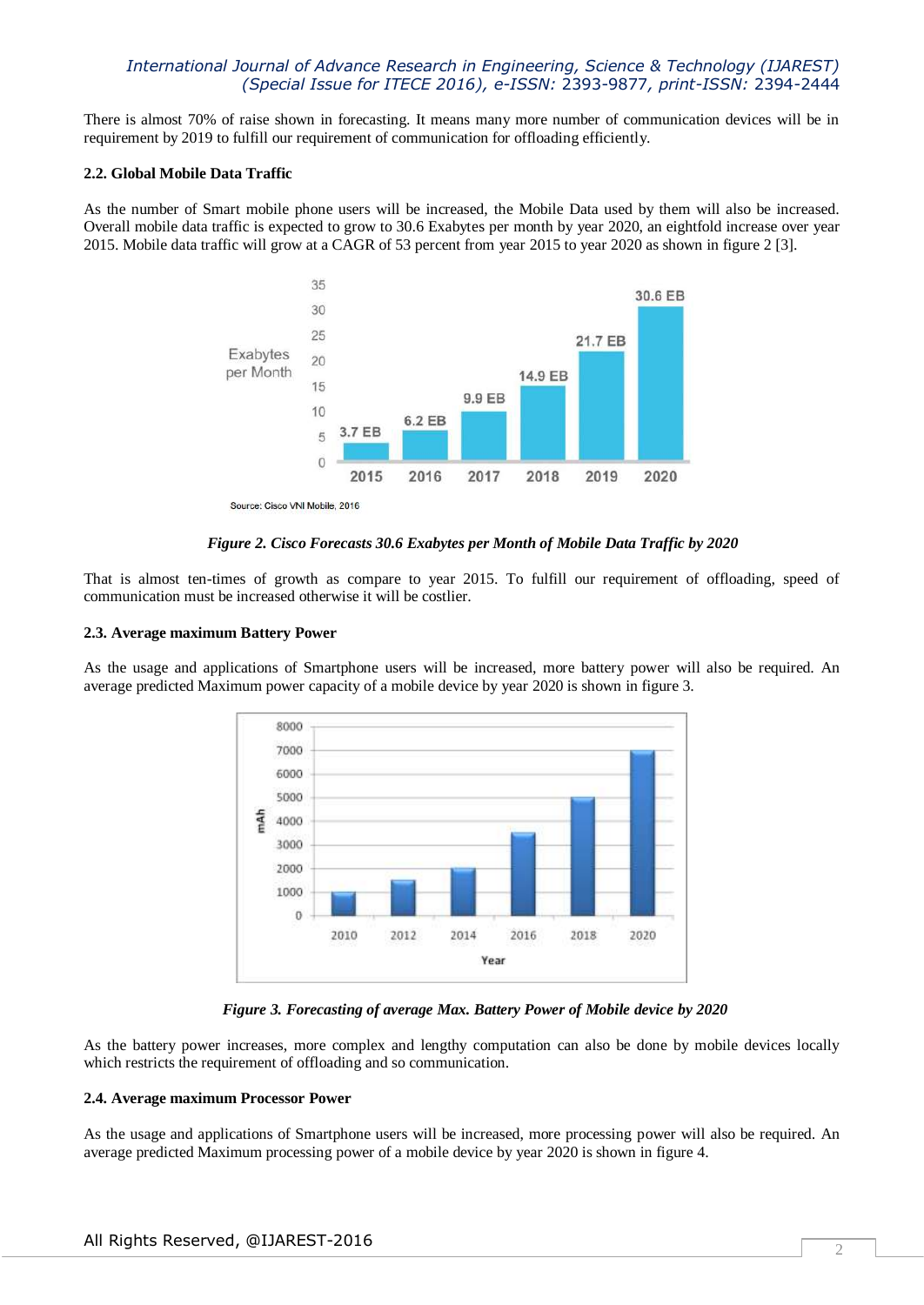# *International Journal of Advance Research in Engineering, Science & Technology (IJAREST) (Special Issue for ITECE 2016), e-ISSN:* 2393-9877*, print-ISSN:* 2394-2444



*Figure 4. Forecasting of average Max. Processing Power of Mobile device by 2020*

As the processing power increases, more complex and lengthy computation can also be done by mobile devices locally which restricts the requirement of offloading and so communication.

## **2.5. Global Mobile Devices and Connections**

Mobile devices and connections are not only getting smarter in their computing capabilities but are also evolving from lower-generation network connectivity (2G) to higher-generation network connectivity (3G, 3.5G, and 4G or LTE) as shown in Figure 5 [3].



*Figure 5. Global Mobile Devices and Connections by 2G, 3G, and 4G*

Globally, the relative share of 3G- and 3.5G-capable devices and connections will take over 2G-capable devices and connections by 2017. The other change will occur in year 2020, when 4G will take over all other types of connection share [3].

## **III. ANALYSIS OF TYPES OF OFFLOADING ALGORITHMS**

Several Offloading algorithms are available to offload data to cloud and get it computed over cloud resources. They offload data and sometimes instructions also to compute data over cloud systems. And after computation is done by cloud system, the result is getting by mobile device back. Only need of a mobile device is a connectivity to cloud Server and high data transfer rate. We can use any offloading algorithm according to our needs.

#### **3.1 Single-site Computation [1]**

First and basic approach of offloading is to send data to a server which computes data for you and you can get results directly without computing anything. One thing required is an active data connection, which means communication. It is